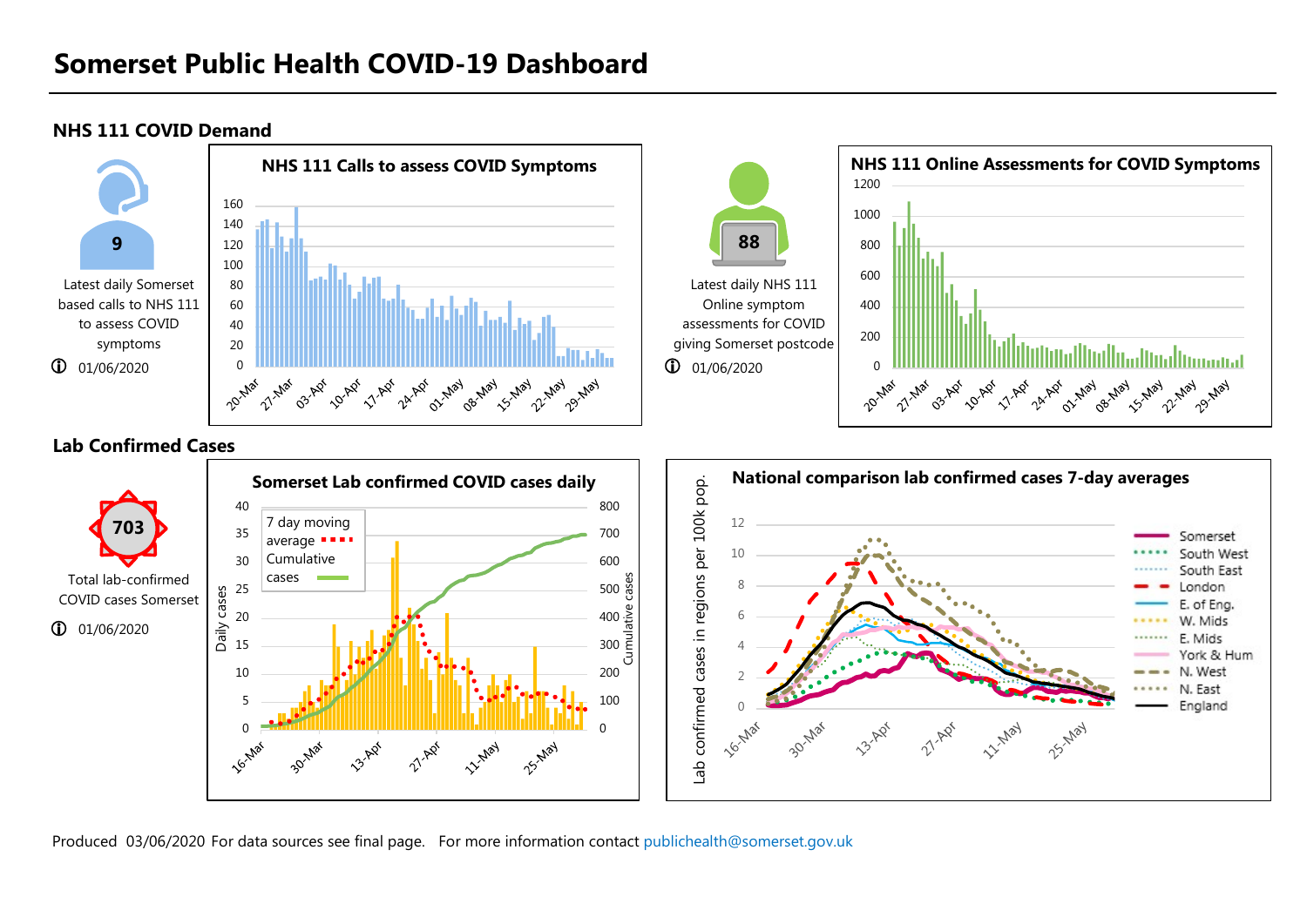

NB not all deaths will be of Somerset residents NB this data has been at 8 weekly for the last four weeks.

Produced 03/06/2020 For data sources see final page. For more information contact publichealth@somerset.gov.uk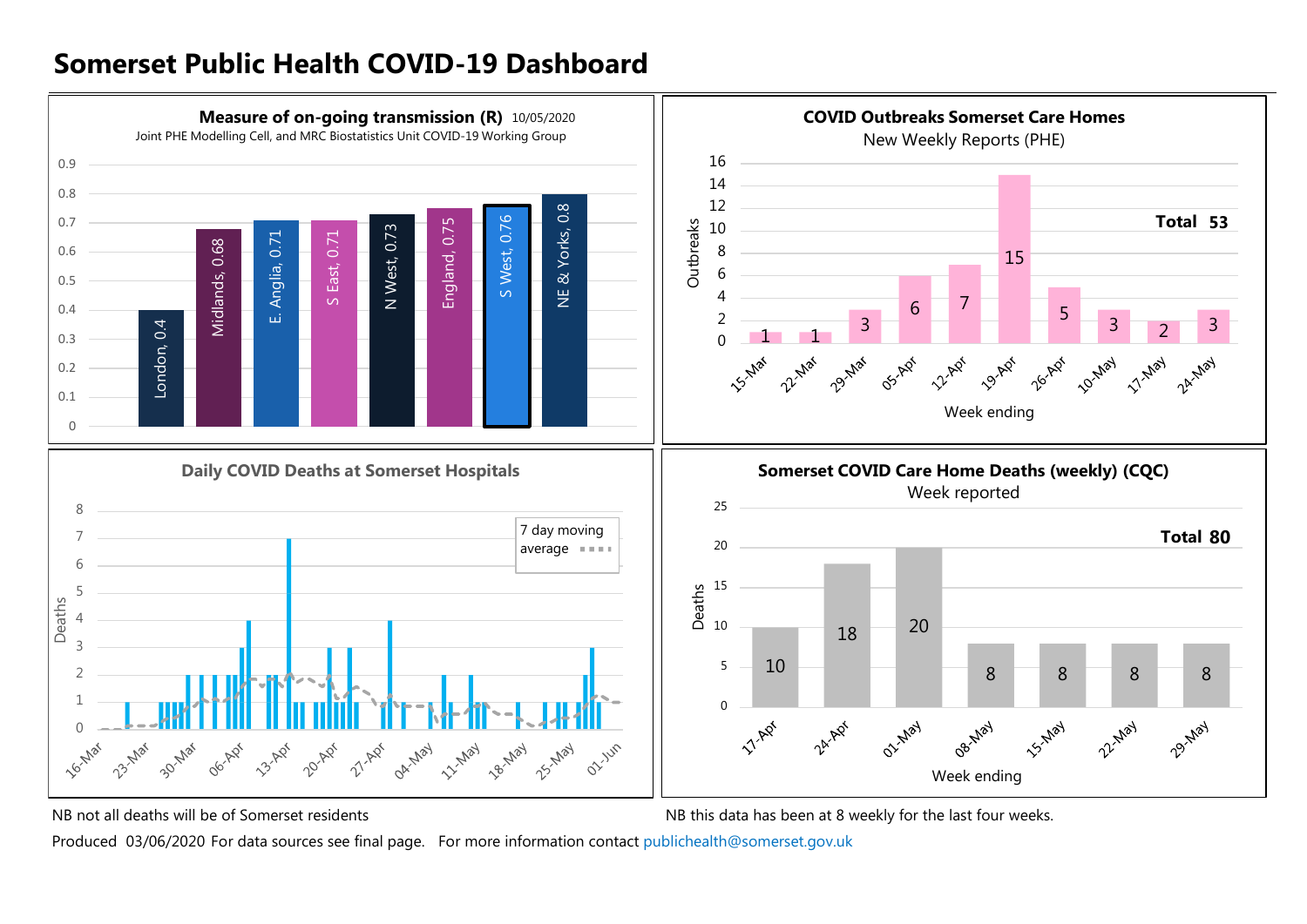

Produced 03/06/2020 For data sources see final page. For more information contact publichealth@somerset.gov.uk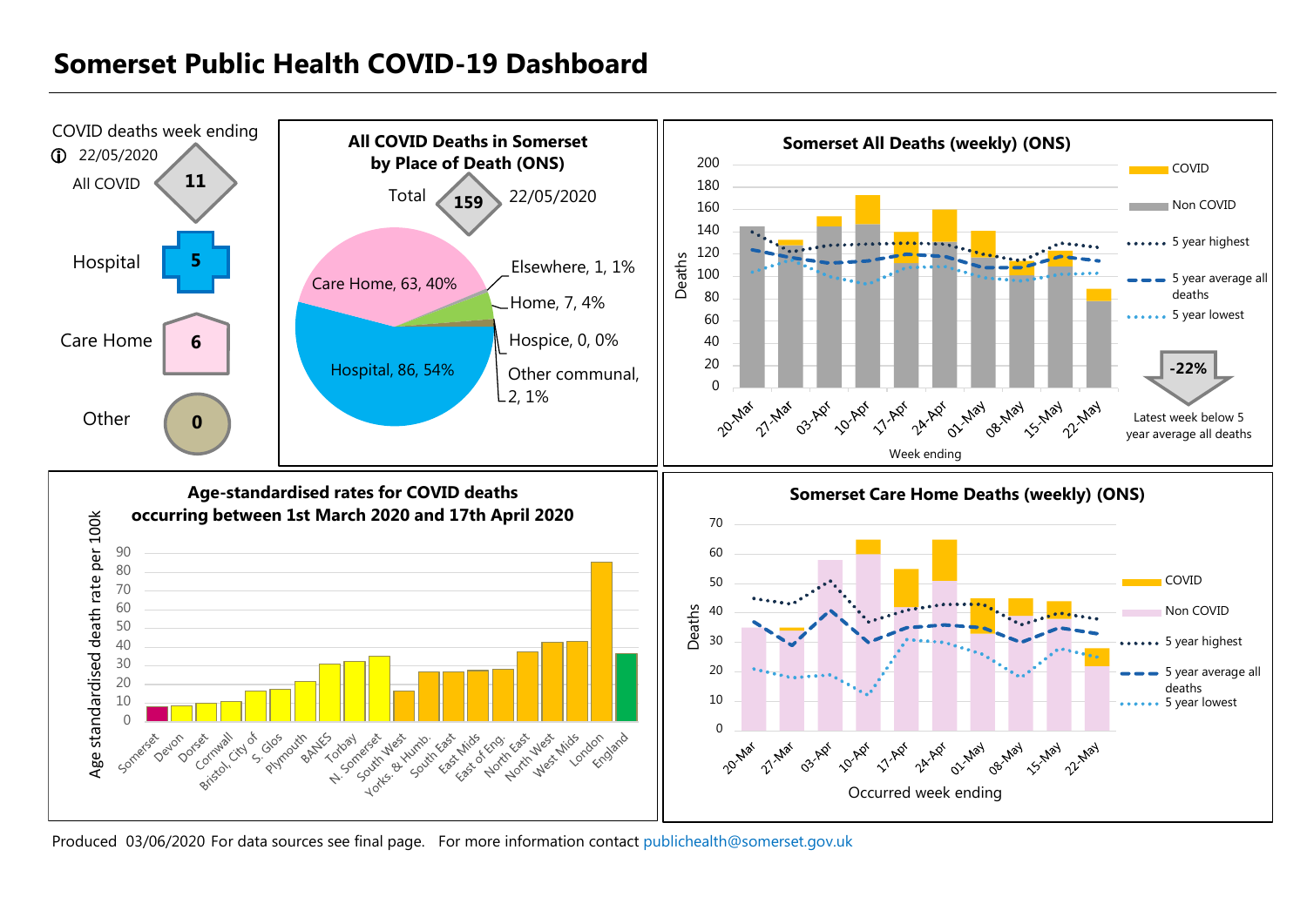

Produced 03/06/2020 For data sources see final page. For more information contact publichealth@somerset.gov.uk